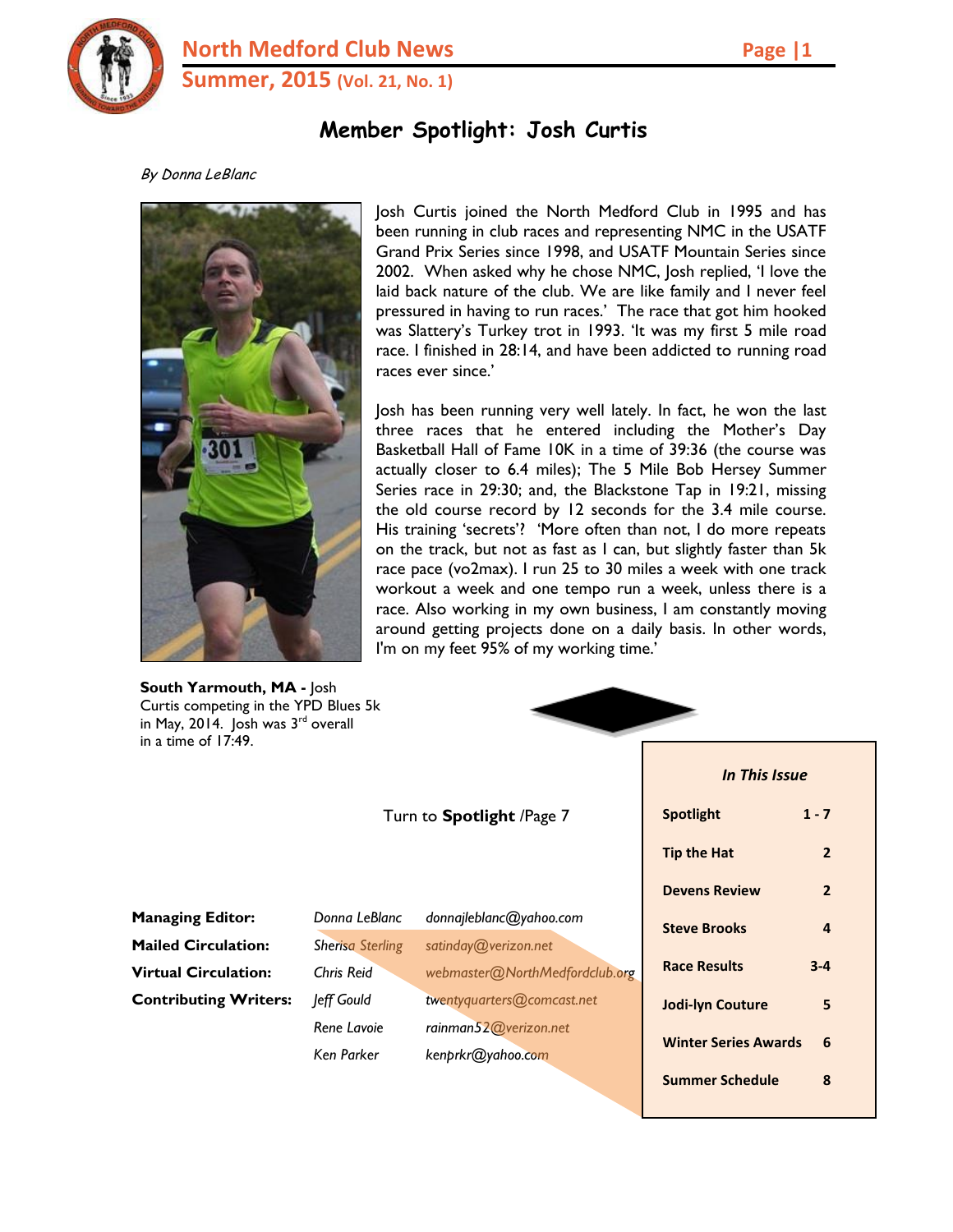

## **Tip of the Hat to Volunteers**

#### *By Jeff Gould*

Get up at 6am for a road race? On a weekend, when I could be sleeping in? Sure, I've done that more times than a mathematician can count. Leave by 5am? Lots of times. 4am? OK, now that's getting early, but I've done it enough times so it's not worth writing home about. Earlier? Sometimes. A few years back, when they moved the start of Mt. Washington from 10am to 9am, I distinctly remember the tires of my truck moving at 2:45 am. Hey, we're runners, we do what we have to do.

But getting up like that to volunteer at a race? That's dedication worthy of high mention. Sure, most volunteers tend to be spouses or significant others of the runners themselves, but does that matter? There's an unheralded group out there that's worthy of gold medal status. They get up early, sometimes in the wee hours of the wee hours, just to lend a hand at races. To set up things that without, the race would not be. To sign people up to run. To stand in the freezing cold directing runners. To hand water to the ungrateful that complain that the cup of water is too full, not full enough, too cold or not cold enough. To be out on the course longer than most, to record times and places, only to listen to claims of missing information. If they do these things perfectly, they go unnoticed. If they make the smallest mistake, the old adage of slow compliments and quick complaints takes new meaning. This is more so by far at the local club races, where the volunteer is the backbone of the race. These races wouldn't exist without those that give time to support the race, so next time you see somebody helping out at a race, extend a handshake, say thanks, see if there's something you can do to help, and buy them a beer at the finish line. And in case it's escaped the attention of the runners, with rare exception, these tend to be the same people, day after day, race after race, week in and week out. I've been

running races locally for over 30 years, and there are people that volunteered back then that are still at it, and every club has a few. Think my claim of running these races for 30 years is worth crowing about? I tip my cap and raise my glass to the volunteers. They have my thanks, and they deserve more.



**Devens, MA** – Watching the clock are volunteers Rene Lavoie, Dave Duval, and Marge Gladwin awaiting runners at the finish line of a recent Devens 5K race.

*Photo by Paul McDermott*

### **Devens Series Review**

*By Rene Lavoie*

On May 27th, the latest edition of the North Medford Club Devens 5K Race Series came to an end with the traditional last race followed by awards and a pizza party. The series has become a tradition that allows and encourages members to chart their progress heading into the summer race season. Looking over the results that is generally true for the majority of the runners who ran at least four of the races despite some evenings with high winds and chilly conditions.

First, we need to acknowledge the contributions of the volunteers who came each week and made the races safe. Dave Duval, timer and scorer extraordinaire, Larry Morris who mans the turnaround point known affectionately as Larry's Corner.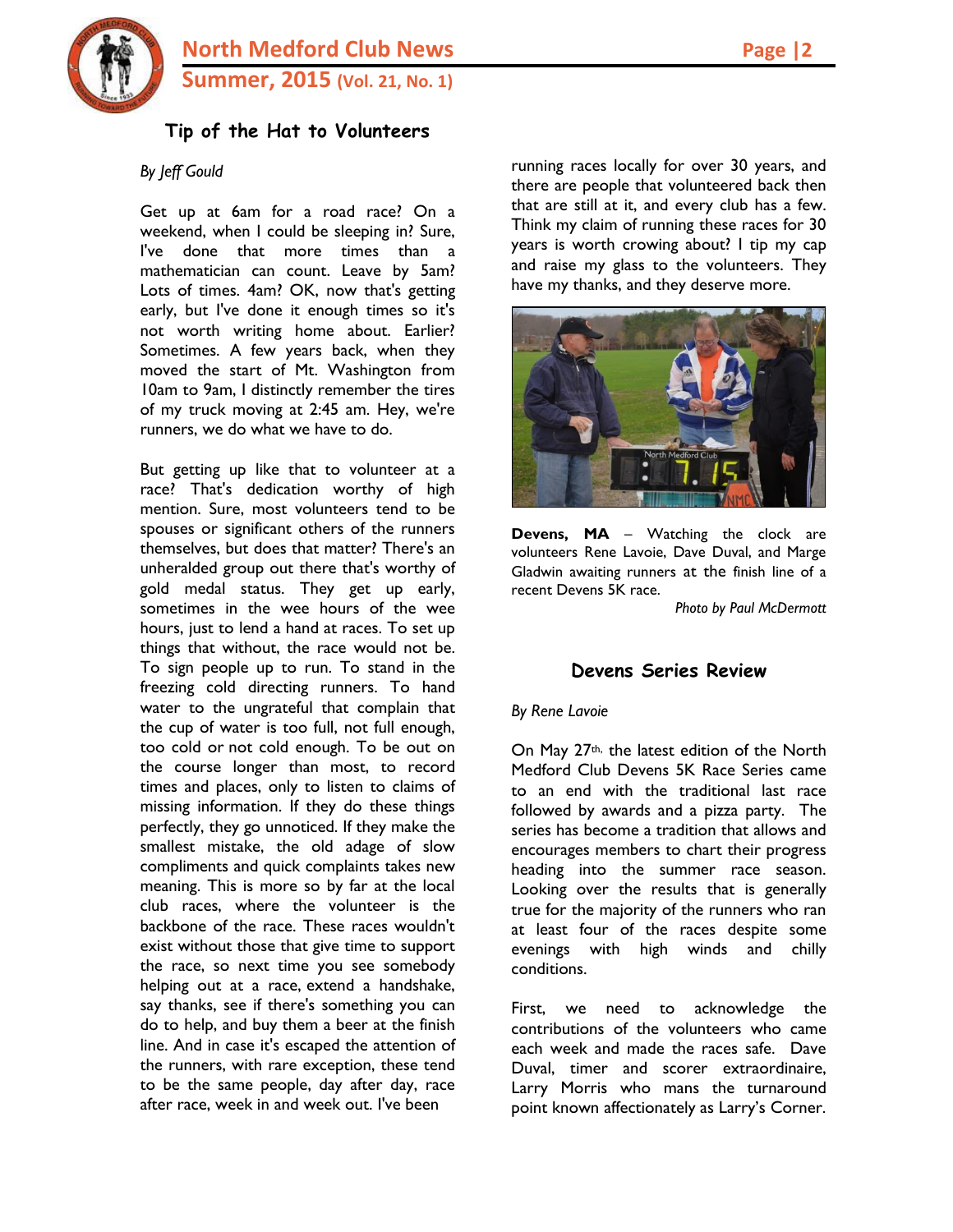

## **Devens, Continued**

Phil McGaw does double duty at two turns and is a personal friend of all runners. Marge Gladwin who brings it all together by filling in all the details that we would otherwise miss all while completing the course herself. Chris Reid substitute race director, and last and most humbly myself who volunteers in hopes of maintaining moral status as most volunteer points leader.

The following are this year's award winners:

- Fastest Male-John Kinnee 17:45
- Fastest Female-Elizabeth Bond 21:29
- $\triangleright$  Most improved Male-Kevin Fallon 6:56 faster than his slowest time
- Most improved Female-Sau-Mei Leung a 4:35 improvement
- Most Improved 1 Mile Male-Noah Kelley minus 6:20
- > Most Improved I Mile Female-MaryLou Crohan minus 2:30
- $\triangleright$  Runners Who Participated in all 9 Races-MaryLou Crohan and Charlie **Salmond**

Thanks to all who participated and we will see you next year and hope other club members will join us.



**Devens, MA –** Elizabeth Bond (right) and son, Brody, get ready to run the Devens 5K and 1 mile fun run, respectively on April 22. *Photo by Paul McDermott* **Bob Hersey Memorial 5 Miler Road Race Fitchburg, MA June 2, 2015**



**Fitchburg, MA –** The start of another Grand Prix Summer Series as runners head out at the start of the Bob Hersey 5 Mile Road race. *Photo by Paul McDermott*

| Ι. | Josh Curtis          | NMC        | 29:30 |
|----|----------------------|------------|-------|
| 2. | <b>Brad Fors</b>     | <b>NMC</b> | 30:13 |
| 3. | John Kinnee          | <b>NMC</b> | 30:31 |
| 4. | Jon Miganowicz       | <b>NMC</b> | 31:10 |
| 5. | Jeff Gould           | <b>NMC</b> | 34:00 |
| 6. | Mike Auger           | <b>NMC</b> | 36:29 |
| 7. | Kris Gleason         | NMC        | 37:07 |
| 8. | Mike O'Hara          | <b>NMC</b> | 37:57 |
| 9. | Anna Balaguer        | UNATT      | 38:58 |
|    | 10. Charlie Salmond  | NMC        | 39:31 |
|    | II. Tim Blouin       | <b>NMC</b> | 41:24 |
|    | 12. Joe DiMucci      | <b>NMC</b> | 41:51 |
|    | 13. Steve McAvoy     | <b>NMC</b> | 42:25 |
|    | 14. Mark Jackson     | <b>NMC</b> | 42:46 |
|    | 15. Denise Lawson    | NMC        | 42:58 |
|    | 16. Shiloh Murray    | <b>NMC</b> | 43:07 |
|    | 17. Peter Orni       | <b>NMC</b> | 45:02 |
|    | 18. Rick Hersey      | NMC        | 45:09 |
|    | 19. Darlene Hoover   | <b>NMC</b> | 45:39 |
|    | 20. Jessica Bancroft | <b>NMC</b> | 55:17 |
|    | 21. Ken Becker       | <b>NMC</b> | 68:30 |
|    | 22. Marge Gladwin    | <b>NMC</b> | 73:40 |
|    | 23. Chris Reid       | NMC        | 73:40 |
|    | 24. Sue Collura      | <b>NMC</b> | 83:00 |
|    | 25. Molly Reid       | <b>NMC</b> | 83:00 |
|    | 26. MaryLou Crohan*  | NMC        | 83:13 |
|    | *2.5 miles           |            |       |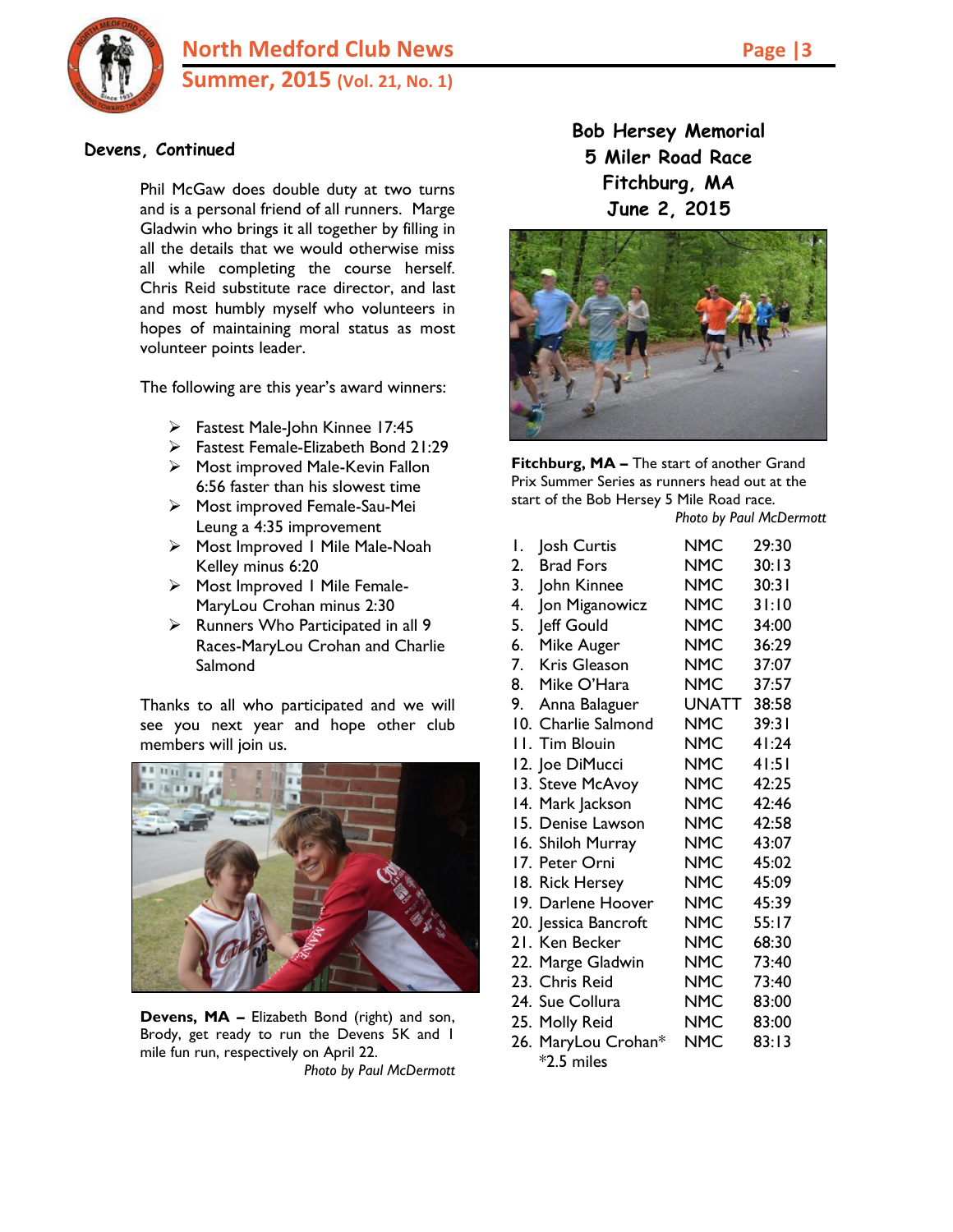**North Medford Club News Page 14 Summer, 2015 (Vol. 21, No. 1)**



## **Blackstone Tap 3.4 Mile Run Worcester, MA June 9, 2015**

| Ι. | Josh Curtis         | NMC        | 19:22 |
|----|---------------------|------------|-------|
| 2. | Jon Miganowicz      | <b>NMC</b> | 20:29 |
| 3. | Jeff Gould          | <b>NMC</b> | 22:15 |
| 4. | Heidi Handy         | NMC        | 23:57 |
| 5. | <b>Tim Blouin</b>   | NMC        | 24:33 |
| 6. | Mike O'Hara         | <b>NMC</b> | 25:39 |
| 7. | Charlie Salmond     | <b>NMC</b> | 26:25 |
| 8. | April LaHair        | UNATT      | 26:43 |
| 9. | Denise Lawson       | <b>NMC</b> | 27:18 |
|    | 10. Steve McAvoy    | NMC        | 28:06 |
|    | II. Peter Orni      | NMC        | 28:56 |
|    | 12. Rick Hersey     | NMC        | 29:11 |
|    | 13. Joe Twiraga     | <b>NMC</b> | 31:01 |
|    | 14. Michael Kelley  | <b>NMC</b> | 42:12 |
|    | 15. Samantha Kelley | <b>NMC</b> | 42:12 |
|    | 16. Marge Gladwin   | <b>NMC</b> | 47:15 |
|    | 17. Marilou Crohan  | NMC        | 47:28 |

#### **Volunteers:**

World record reliability man: Dave Duval on the clock in the rain; wonder woman who is always there to help: Marge Gladwin; Mr. Humble: Rene Lavoie; a personal friend of Rick Hersey: Phil McGaw; contributor of race prizes plus a huge bag of chocolate for post-race hunger pangs: Jeff Gould.



# **Stephen Brooks Finishes the Race of a Life Time**

*Submitted by Linda Sobaje (Daughter of Stephen Brooks)*

*My dad, Steve Brooks, crossed his final finish line on Sunday, March 8th. Thank you for sending the pictures. My mother, Phyllis, used the photo you sent for his obituary. She said it really captured his spirit. My parents spent many happy seasons with the running club.* 

*Thank you to all the NMC members who wrote notes, kind words, and attended the memorial service. It was a wonderful moment to look up and see all of the NMC jackets. Steve and Phyllis had happy times with your running tribe.*

*Thanks to Frenchy Maynard for all the wonderful photos in the family albums.* 

*Sincerely, the Brooks family.* 



**Westminster, MA –** NMC was well represented at the Music for Life Rock n' Run 5K held May 2nd. Our club members brought home plenty of hardware to prove it. Pictured from left to right are: Robert Wirtanen, Grant Mahoney, Carol Allain, Deb Fontaine, Jim Shope, Kevin Perreault and Jane Perreault. Other NMC runners at the race were Darlene Hoover, Karen Bergeron, Cynthia Beaudoin, Lori Berkey, Mike Auger, and Marie Auger.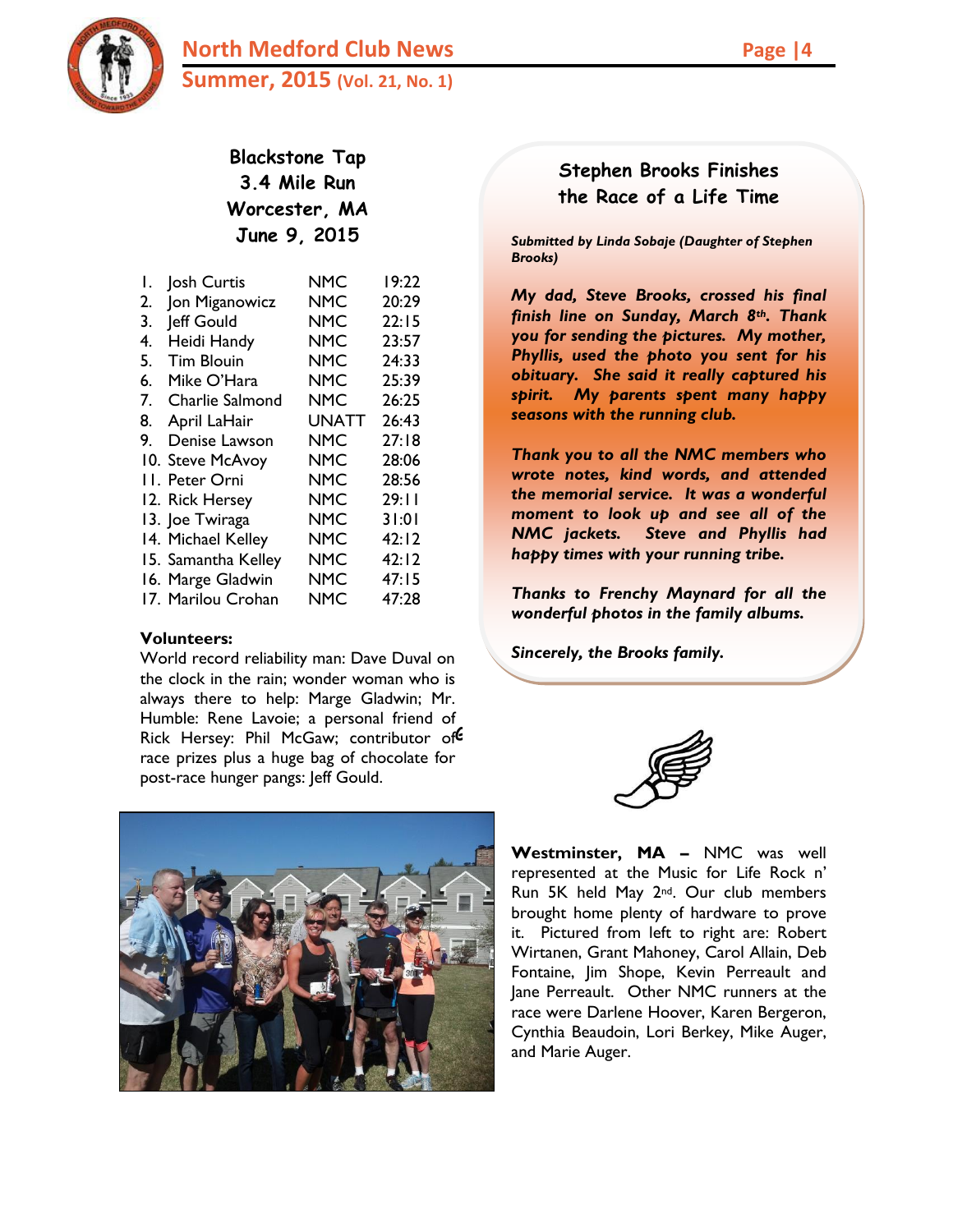

### **Remembering Jodi-lyn Couture**

#### By Ken Parker

Jodi-Lyn Couture, 55, passed away Tuesday, March 17th. She was born on November 23, 1959 in Minneapolis, Minnesota, the daughter of Gifford and Carol Lynne (Leader) Tures. She was a Letter Carrier in Leominster, and with the U.S. Postal Service in Leominster for 23 years. Jodi-Lyn was also a regular at the NMC races and a very competitive runner back in the late 80's & 90's.

I first met Jodi-lyn in the fall of 1986. We were both members of a group that ran long distance training runs from the Fitchburg YMCA almost every Sunday morning. We were training for the 1987 Boston Marathon. Jodi was a very competitive person. She was as tough as they come and often she would push the pace during these training runs. I could tell from these training runs that she was fast and determined, but little did I know at that time just how fast and truly determined she was. Jodi and another friend of ours, Peter Brown, decided since they would be



**Moultonboro, NH** – Carol Robichaud (right) passing the baton to Jodi-lyn Couture (left) at Exchange 6 at the  $12<sup>th</sup>$  Annual Fred Brown Lake Winnipesaukee Relay, September 23, 2000. *Photo by Frenchy Maynard*

competing in Boston as bandits, that they would look the part and so they wore lone ranger type masks during the race to identify with the 'bandit' theme. I don't remember what Jodi ran for a time that year, but I do remember that she finished ahead of me. This was an introduction for me to the unfamiliar concept that there were women out there who could run farther and faster than I could. She was often a prize winner at many competitive races and had a huge pile of medals and trophies that she amassed over her road racing career. I will not bore you with a lengthy list of her wins and her PRs and her numerous amazing running accomplishments, I will just say that for a period of more than 20 years, Jodi was a force to be reckoned with in the racing community. Jodi was also a good friend. Over our many years of running together we also enjoyed many social occasions together. Some of the best memories I have are of sitting with my wife Deb and Jodi in the sun in our back yard having a few beers and laughing ourselves silly about who knows what. It didn't matter, we were good friends and we enjoyed spending the time together. We miss you Jodi! It should be noted that Jodi was also an accomplished cook and made some simply incredible meals. Unfortunately the years went by and we drifted apart during the most recent decade and no longer saw each other very often. Deb and I saw Jodi for the last time at a Vietnamese restaurant. We had arranged to get together to meet her boyfriend Ron. We chatted about the past and a bit about the future. None of us knew that Jodi was going to leave this world much too early, but she did. She contracted a rare blood disorder early this year. Once again and for the very last time, Jodi reached the finish line ahead of us.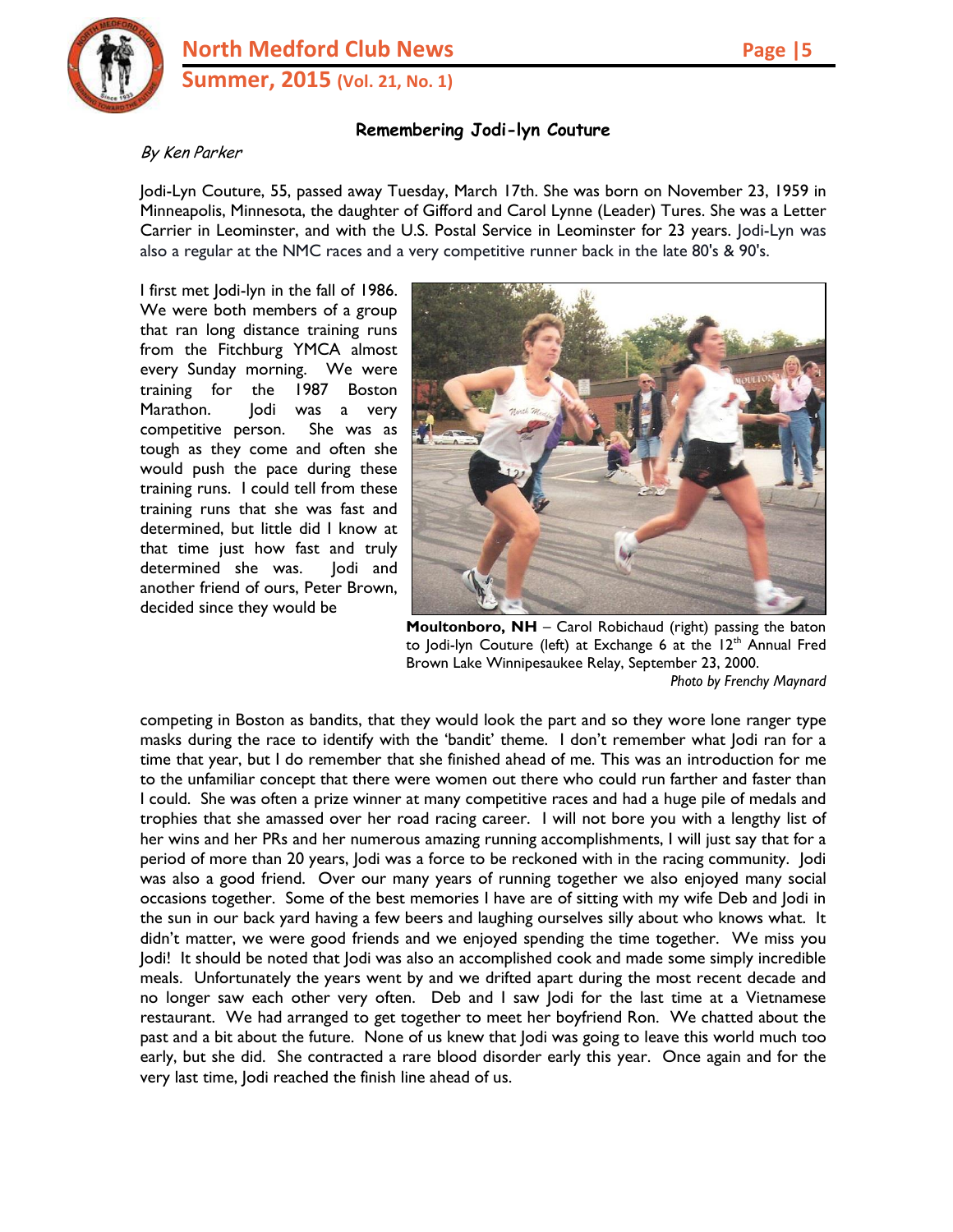

**North Medford Club News Page 16 Summer, 2015 (Vol. 21, No. 1)**

## **2015 Winter Grand Prix Series Results**

#### By Donna LeBlanc, with results compiled by Denise Lawson

What a winter with race cancellations abounding and snow banks as tall as stop signs. The weather got so bad that the Donnelly Race never even took place; cancelled once, rescheduled, and then cancelled again due to storm after storm and nowhere to put all the snow. The number of club runners was understandably down: 51 NMC members (compared to 61 last year) braved the winter elements to run or walk at least one of the series races. The series was scored using a formula that required a member, to score for the overall standings by participating in half plus one race; equating to participation in 4 of 6 races. Six determined men and women ran the minimum 4 out of 6 races, thus qualifying



for the overall Grand Prix Awards. Three members ran all six races earning the irrational title of Iron Runner. This year, Charlie Salmond, Denise Lawson, and Marylou Crohan are recognized as Iron Runners. Congratulations to all who participated and to the award winners. The following members are this year's overall Grand Prix winners:

|    | Charlie Salmond | $6/6$ races | 522.28 | Total | 363.47 | pts. |
|----|-----------------|-------------|--------|-------|--------|------|
|    | Denise Lawson   | 6/6 races   | 540.62 | Total | 394.61 | pts. |
|    | Mike O'Hara     | $4/6$ races | 338.38 | Total | 338.38 | pts. |
|    | Marge Gladwin   | 5/7 races   | 298.94 | Total | 252.22 | pts. |
| 3. | George Higgins  | 5/6 races   | 339.83 | Total | 283.11 | pts. |
|    | Marylou Crohan  | 6/6 races   | $\ast$ | Total | ∗      | pts. |

#### **Age Group Winners**

| Men<br>$00 - 15$               |          | Women<br>$00 - 15$                     |
|--------------------------------|----------|----------------------------------------|
| Nicholas Antkowiak             | 85 pts.  |                                        |
| $16-29$<br>Jon Miganowicz      | 295 pts. | $16 - 29$                              |
| 30-39<br>Josh Curtis           | 199 pts. | 30-39                                  |
| 40-49<br>Ray Anair             | 165 pts. | 40-49<br>Megan Therriault<br>160 pts.  |
| <u>50-59</u><br>George Higgins | 340 pts. | 50-59<br>Denise Lawson<br>541 pts.     |
| 60-69<br>Charlie Salmond       | 522 pts. | $60 - 69$<br>299 pts.<br>Marge Gladwin |
| $70+$<br>Peter Orni            | 66 pts.  | <u>70+</u><br>$\ast$<br>MaryLou Crohan |

\*Although MaryLou participated in all 6 Winter Series races, she did not run the entire race distances. Therefore, the formula for awarding points was determined to be non-applicable.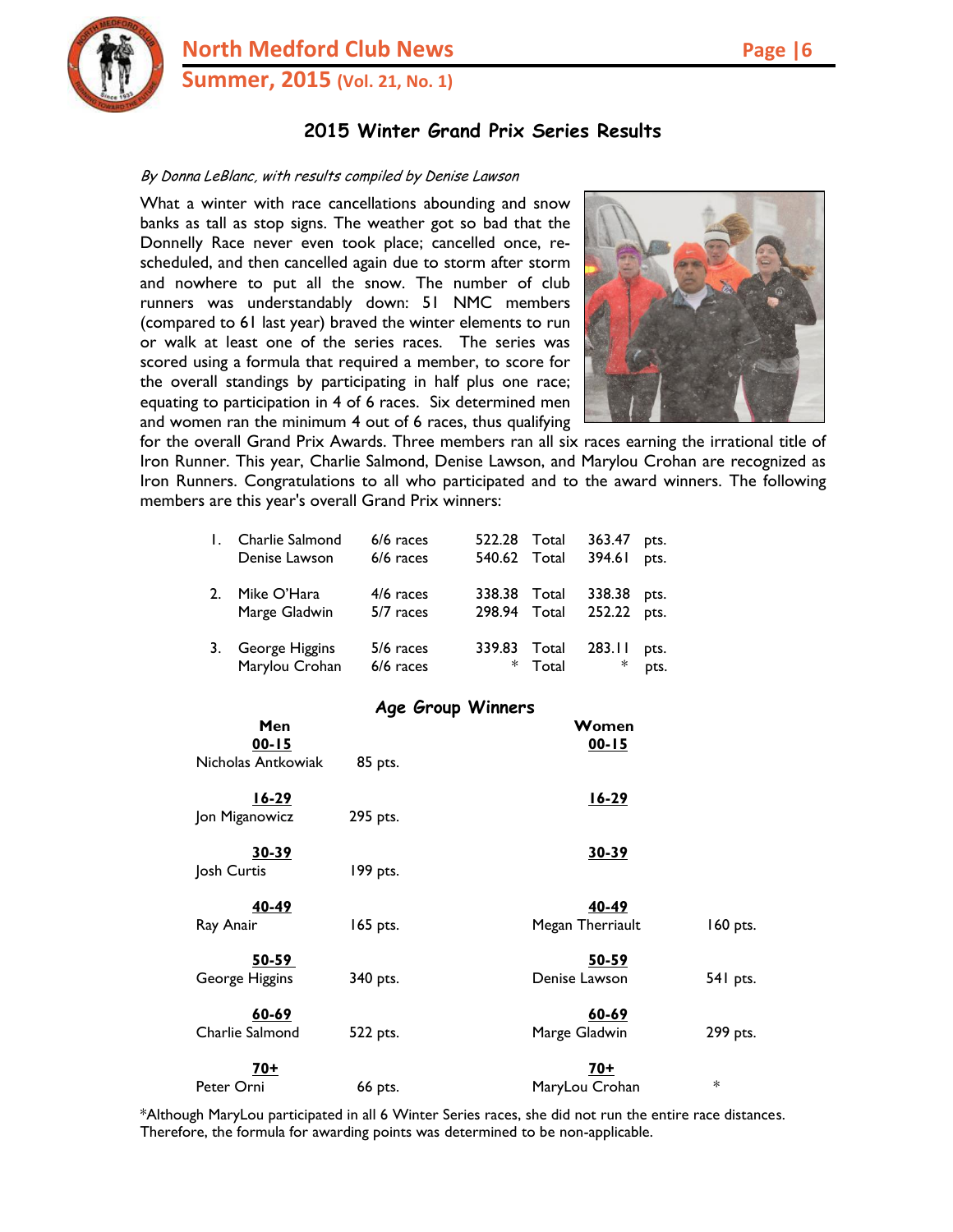

### **Spotlight, Continued**

This summer Josh is focused on doing well in NMC's Grand Prix Summer Race Series and at the Mount Washington Road Race. As for favorite races, 'My favorite current NMC race is the Blackstone Tap. It's a nice odd distance that I don't have to compare to other 5ks. All-in-all I enjoy many NMC races. My very favorite club race doesn't exist anymore. It was the UMass Dartmouth 7 miler. It was my first race as a member of NMC and I also loved the course. It was a fast 7 mile course. I ran sub-40 minutes there once.

When not running, Josh works as a plant manager at Tasty Harvest Shrimp. He also enjoys fishing in his free time.

*Member Spotlight is a new feature of the newsletter that interviews an individual who is part of our club. The goal is to share that person's running story and how he or she came to be a club member. The plan going forward is to feature a club member each issue. If you would like to be featured or recommend another club member for the spotlight, e-mail: [donnajlelbanc@yahoo.com.](mailto:donnajlelbanc@yahoo.com)*



**Parting Shot**

"Runners to your mark. Get set. Go! ... OK, come get your T-shirts."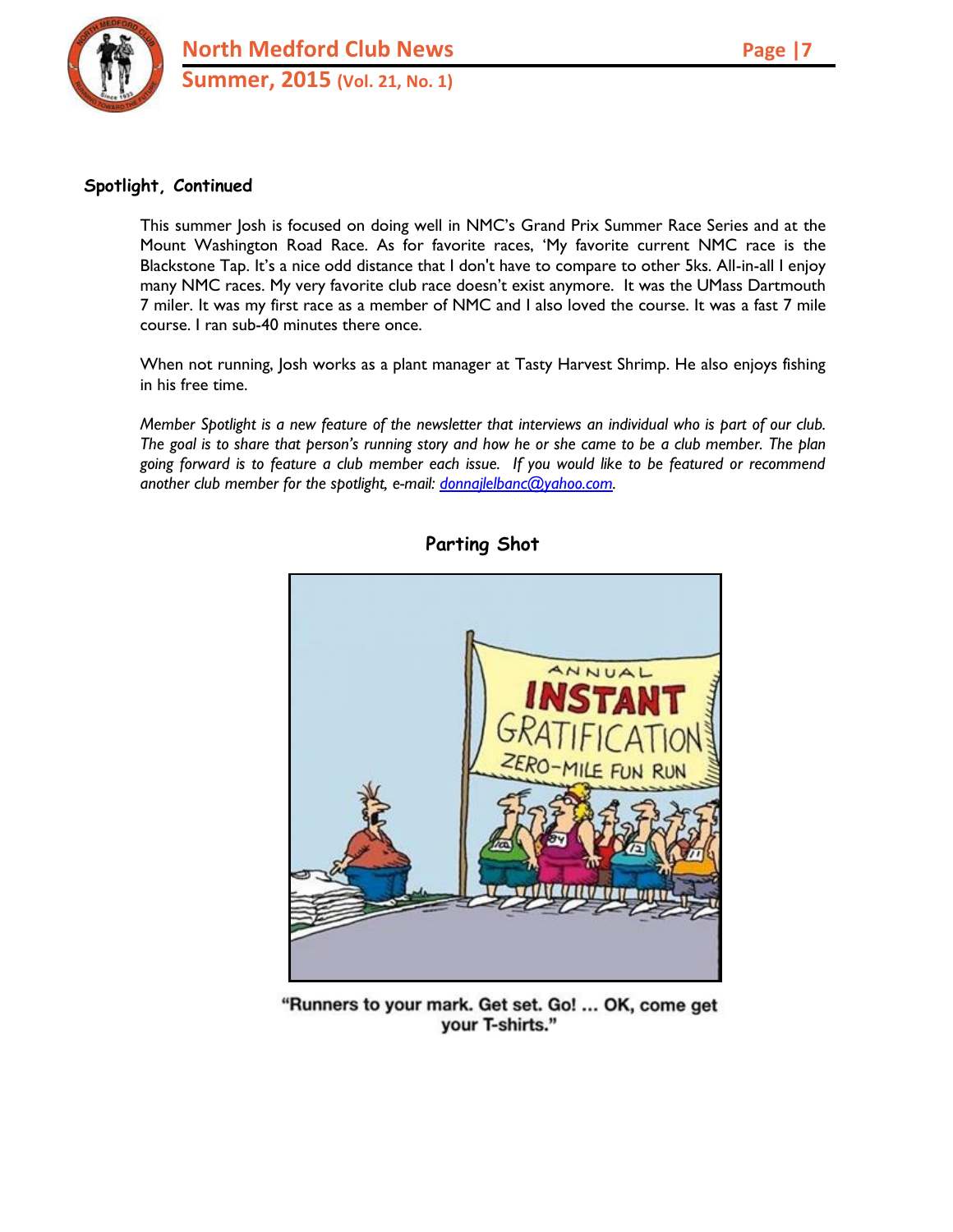# **North Medford Club 82 Years and Running 2015 Summer Race Series**

- **June 3 Tuesday, Bob Hersey Memorial 5 mile**, K of C, 165 Electric Ave. Fitchburg, MA 7:00 pm **POT LUCK**
- **June 10 Tuesday, Blackstone Tap**, 3.4 miles, Kelley Square, Worcester, MA 7:00 pm For information contact Lori Berkey at [loribcharlieh@aol.com](mailto:loribcharlieh@aol.com)
- **June 16 Tuesday, Lake Dennison** (at main beach), Baldwinville, MA, 4 miles, 6:30 pm, dirt road and trails
- **June 23 Tuesday, Tom and Ron Boone Memorial 10K,** Gardner Fish & Gun Club, Clark Street Gardner, MA, 7:00 pm
- **July 7 Tuesday, Hill Top 5K Trail Race,** Hubbardston State Forest, Mt. Jefferson Road, Hubbardston, 6:30 pm. For information contact [runningkid47@yahoo.com](mailto:runningkid47@yahoo.com)
- **July 14 Tuesday, Donnelly's Tavern Run,** 43 Summer St. Lunenburg, MA, 5 miles, 7:00 pm
- **July 21 Tuesday, NMC Burbank 5M Trail Race,** Fitchburg, MA, trails behind the Health Alliance Hospital. 6:30pm. For information contact Chris Reid at [reidcc@comcast.net](mailto:reidcc@comcast.net)
- **July 25 Saturday, Fresh Pond,** Cambridge, MA, 10am, 2.5 and 5 mile races. Entry: FREE. For information call: (617) 381-0532. Club members only.
- **August 4 Tuesday, Lynn Woods,** 5.75 miles (trails), 6:30 pm. For directions call (781) 592-3808
- **August 11 Tuesday, Country Road 5K,** 703 South Road, Templeton, MA. 6:30 pm. For information contact Ion Miganowicz at running kid $47@yahoo.com$ .
- **August 18 Tuesday, Merrimac,** 1 Locust St. Merrimac, MA, 7 mile handicap, 6:30 pm.
- **August 26 Tuesday, Log Cabin 10K,** rtes. 2A &31 Westminster St., Fitchburg, MA, 6:30pm
- **September 8 Tuesday, Whitney Memorial 5K at Devens,** Devens, MA 6:15 pm
- **October 17, Saturday, 4C's Race, Shirley,** 29 Chapel St., near St. Anthony's Church parking lot. 5.7 miles, 12:10pm. **POT LUCK**, runners must wear orange and black

**Entry fees: \$5.00 for all non-NMC members, \$3.00 for NMC members who want a prize, free for NMC members who do not wish a prize**. **All races with the exception of the trail races include a race walk**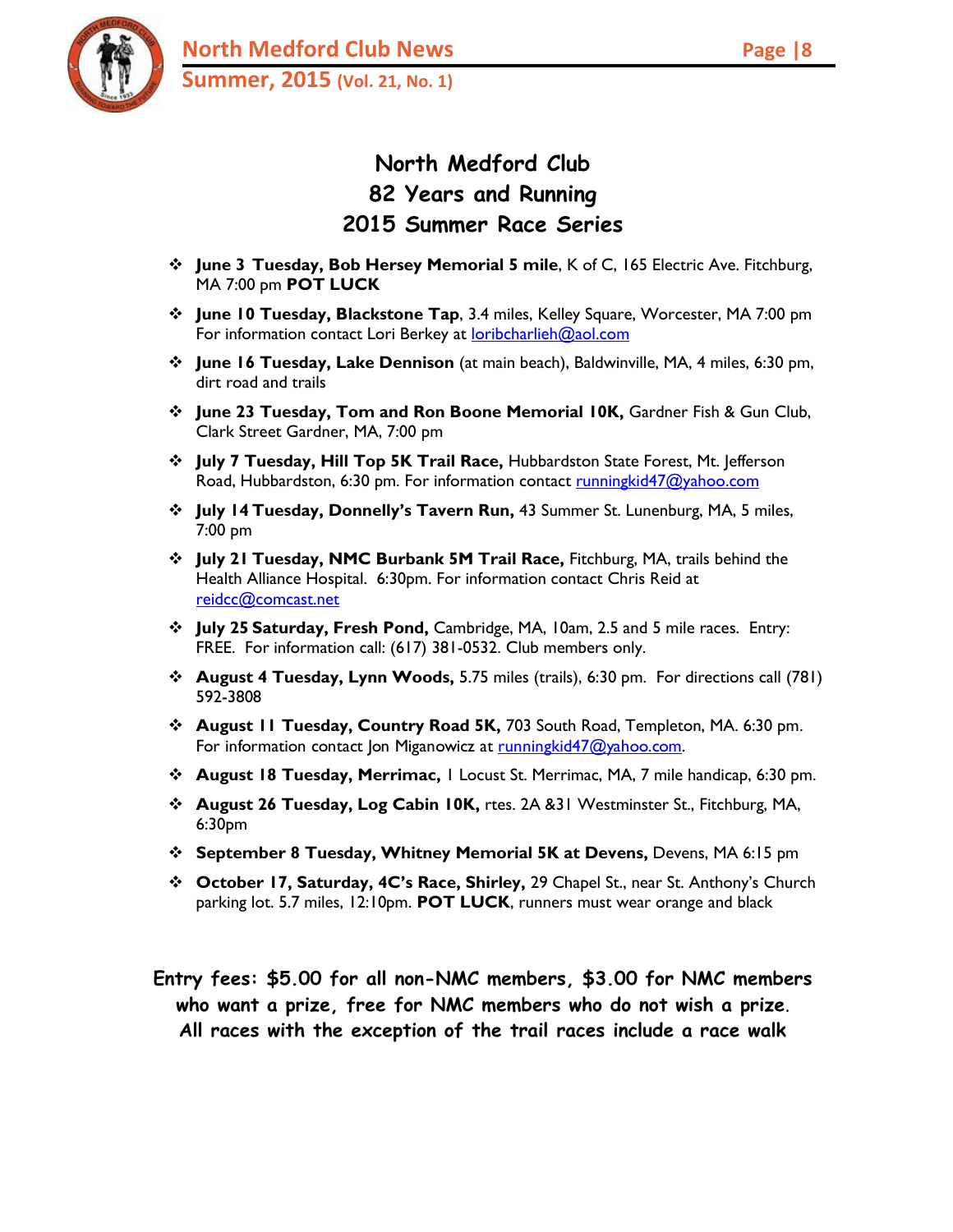# **Other races organized by the NMC or its members**

- **Lynn Woods** races begin Wednesday, June 3rd thru Sept. 16th at 6:30pm, 6 pm beginning August 29, at the Great Woods entrance. Distances alternate weekly and every Wednesday until the 4 person 10 mile relay on 8/13 at 6:00pm and the 5.75 mile handicap race on 8/20 at 6:00pm. For directions and information contact Bill Mullin at (978) 535-3905 or (781) 592- 3808
- **May 10, North County Quad Series,** 5K series begins with the Fitcon 5k in Gardner, May 9; Lake Dennison 5K, June 27; Run for a Beer 5K in Gardner on September 26<sup>th</sup>; and Apple 5K and Half Marathon, October 17<sup>th</sup>. For information: e-mail: [www.ncquadseries.com](http://www.ncquadseries.com/) or [joyce@fitconcepts.net](mailto:joyce@fitconcepts.net)
- **June 13, Saturday, 7th Annual Phillipston Bazaar Firefighter's 5K Road Race,** \$20 entry fee. Walkers begin at 4pm, runners at 4:30pm. Pre-registration by June 1st, first 150 receive tee shirt. Chicken barbecue dinner, and \$10 gift certificate to King Phillip Restaurant. For information contact: Craig Twohey at (978) 249-6300 or Doug Wheeler at (978) 812- 9361
- **June 27, Saturday, Fitchburg Police Association Community 5K Road Race/Walk,**  The Cellar, 14 Mill St., Fitchburg, MA. 10am start for walkers, 11am for runners. Proceeds benefit Sounded Warrior Project. For information contact Mark Jackson by e-mail at [mdjackson@fitchburgpolice.com](mailto:mdjackson1289@gmail.com)
- **August 1, Saturday, Wind Turbine 5K Walk-Run,** Narragansett Regional H.S., 462 Baldwinville Rd., Baldwinville, MA. 8:45am walk, 9am run. \$16 before July 19, \$20 after and day of race. For information go to: [www.windturbine5k.org](http://www.windturbine5k.org/)
- **September 7, Monday, West Fitchburg Homecoming Days 5K,** Log Cabin, Westminster St/Rte 2A, Fitchburg. Children's races begin at noon. 5K begins approximately at 3pm. Entry fee: free Cash prizes. For information contact Brian at The Log Cabin
- **September 12, Saturday, 18th Annual Hubbardston Library 5K Run/Walk,**  Hubbardston Center School, Hubbardston, MA. Registration begins at 8am, race at 9am. \$17 pre-registration, \$20 after August 3. Proceeds benefit the Hubbardston Town Library. Long sleeve tee shirts to the first 100 registrants. For information and directions contact Mark Wigler at (977) 928-5120 or by email at mtwigler@gmail.com
- **November 26, Thursday, 18th Annual Thanks for Running Road Race,** 3 miles, 151 Boutelle St., Fitchburg, MA. 8:30 am for walkers; 8:45 am for runners. \$25 entry fee to benefit The Hydrocephalus Association. For directions and information, 508-341-1279, 978-273-5179, [4gboys@comcast.net,](mailto:4gboys@comcast.net) [elizabethwalsh1@verizon.net](mailto:elizabethwalsh1@verizon.net)
- **November 26, Thursday, 36th Annual 5 Mile Gardner Turkey Trot,** Gardner City Hall, Gardner, MA; 115 Pleasant Street, Gardner, MA 8 am. \$10 pre-registration, \$15 day of the race. First 200 registrants receive a mystery gift. Proceeds benefit Gardner and Narragansett cross country and track teams. For information: [GardnerTurkeyTrot@gmail.com](mailto:michael.ohara8@verizon.net)